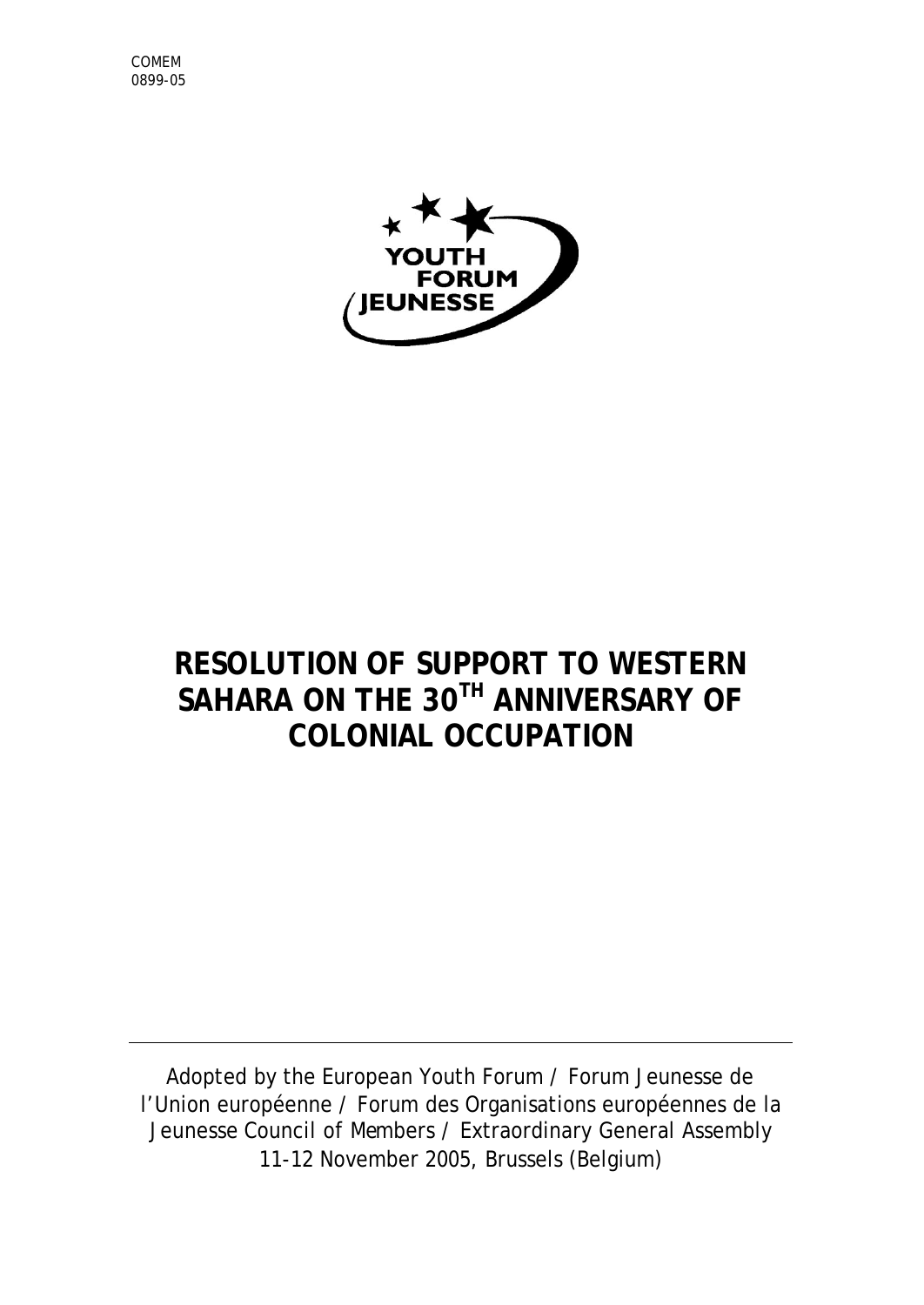The Western Sahara region has been a Spanish colony since 1958. After decades of protests against the Spanish occupation, the Saharawi people finally achieved international recognition of their demands: even the United Nations has acknowledged their right to self-determination. Yet despite that, in October 1975, Morocco invaded their country ('The green march') and on 14<sup>th</sup> November 1975, Morocco, Mauritania and Spain signed the 'Tripartite Agreement' - according to which, Spain transferred the administration of Western Sahara to the other two countries. A part of the population remained in the occupied territories, while some of them had to abandon their country and survive in refugee camps in the Algerian desert. Since then, an entire generation of young people have been born and raised in the desert and have never been to their home country.

The European Youth Forum and its Member Organisations, conscious of the important role that young people should play with institutions and national and international organisations in defence of human rights, have always been sensitive to any violation of young people's rights in Europe and in other parts of the world.

Mandated by its Member Organisations, the European Youth Forum works for the development of a better understanding and solidarity between young people, and for the protection of human rights throughout the world.

The Youth Forum has voiced its concerns about the situation of the Western Sahara conflict several times, as it remains one of the last cases of decolonisation yet to be resolved. As such, the Youth Forum has also participated in different co-operation and solidarity actions of support to promote the respect of the rights of the Saharawi People<sup>i</sup>.

Therefore, the European Youth Forum, following the various United Nations resolutions on this issue, on the  $30<sup>th</sup>$  anniversary of the colonial occupation of Western Sahara by Morocco:

*Recognises and declares its support for the right of the Saharawi people to self-determination and independence after the existence of the conflict for 30 years,*

*Reaffirms its solidarity with the Saharawi youth in the occupied territories of Western Sahara, in the Saharawi refugee camps, and also with UJSARIOii ,*

*Calls for the search for a just solution to the conflict through the holding of a referendum in accordance with the UN resolutions and, in particular, the Security Council resolution 1459,*

*Calls upon Member Organisations to join the national and international solidarity movements with the Saharawi People, supporting their struggle to restore their legitimate rights and backing their efforts to*